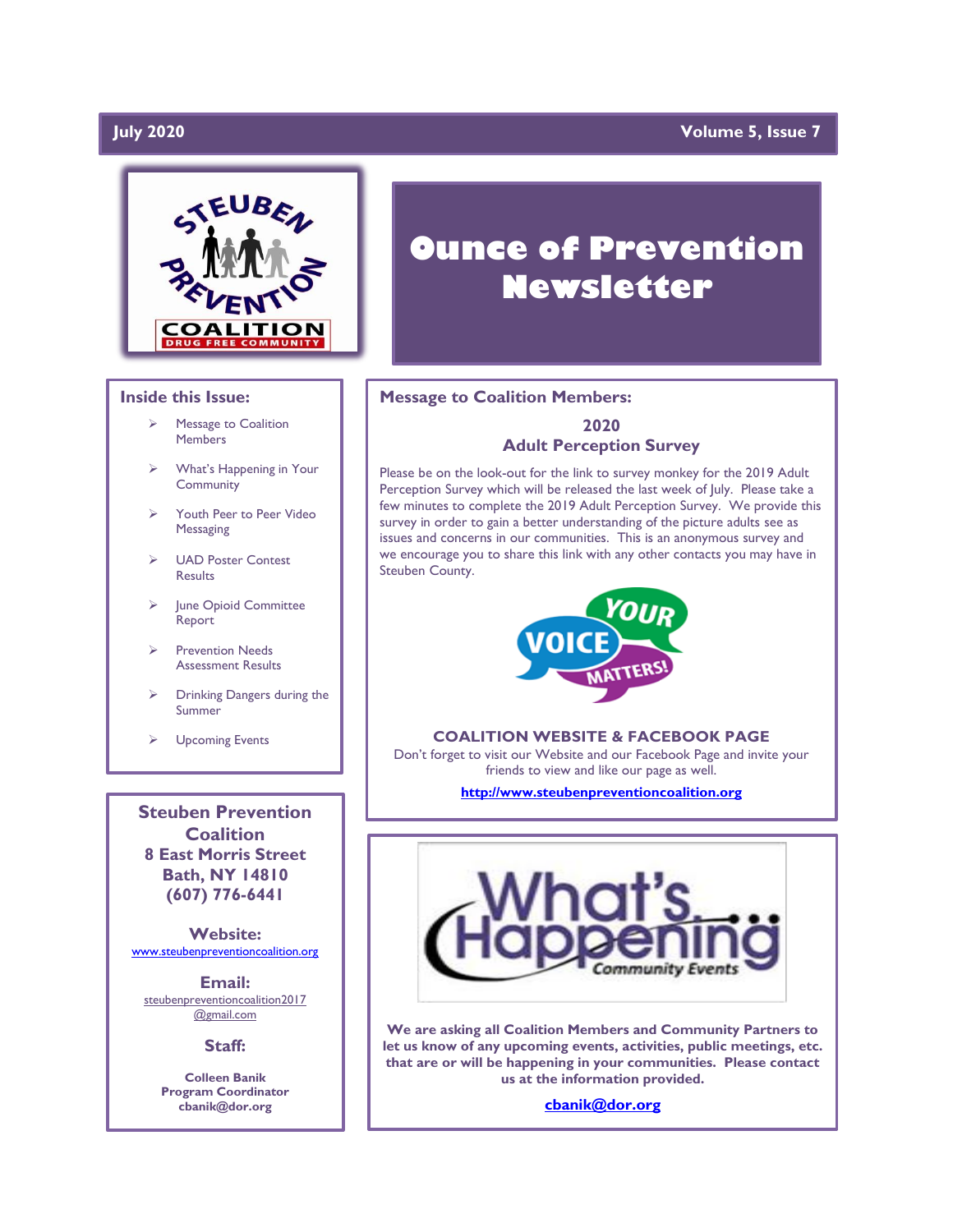#### **July 2020 Page 2 Volume 5, Issue 7**



### **Underage Drinking 2020 Poster Contest Results** TEENS 15 9 OUT OF 10 AMERICAN TEENS REPORT<br>THAT DREINEDIG IS NOT WORTH THE RISK<br>OF BRAILV INJURIES OR EVEN DEATH. First Place Ethan – 6<sup>th</sup> Prattsburgh CS Ir VDER No driving under the influence! Drinking underage Help prevent injuries con reduce brain  $\text{cells}$ , domage liver cells, dolls your senses, Stay Healthy and Do not provide alcohol to teens remember Alcohol <sup>of</sup> a posty or<br>anywhere else. does a  $\left| \right|$  of Second Place  $\mathbb{R}$ Maxwell – 7<sup>th</sup> harm. Way-Co CS Be drug free for us! Gave the Be safe No one should 288888 drink or use drags! our<br>artist aue 45 Be smart Save Je Prugs are bad Third Place Brianna – 7<sup>th</sup> Way-Co CS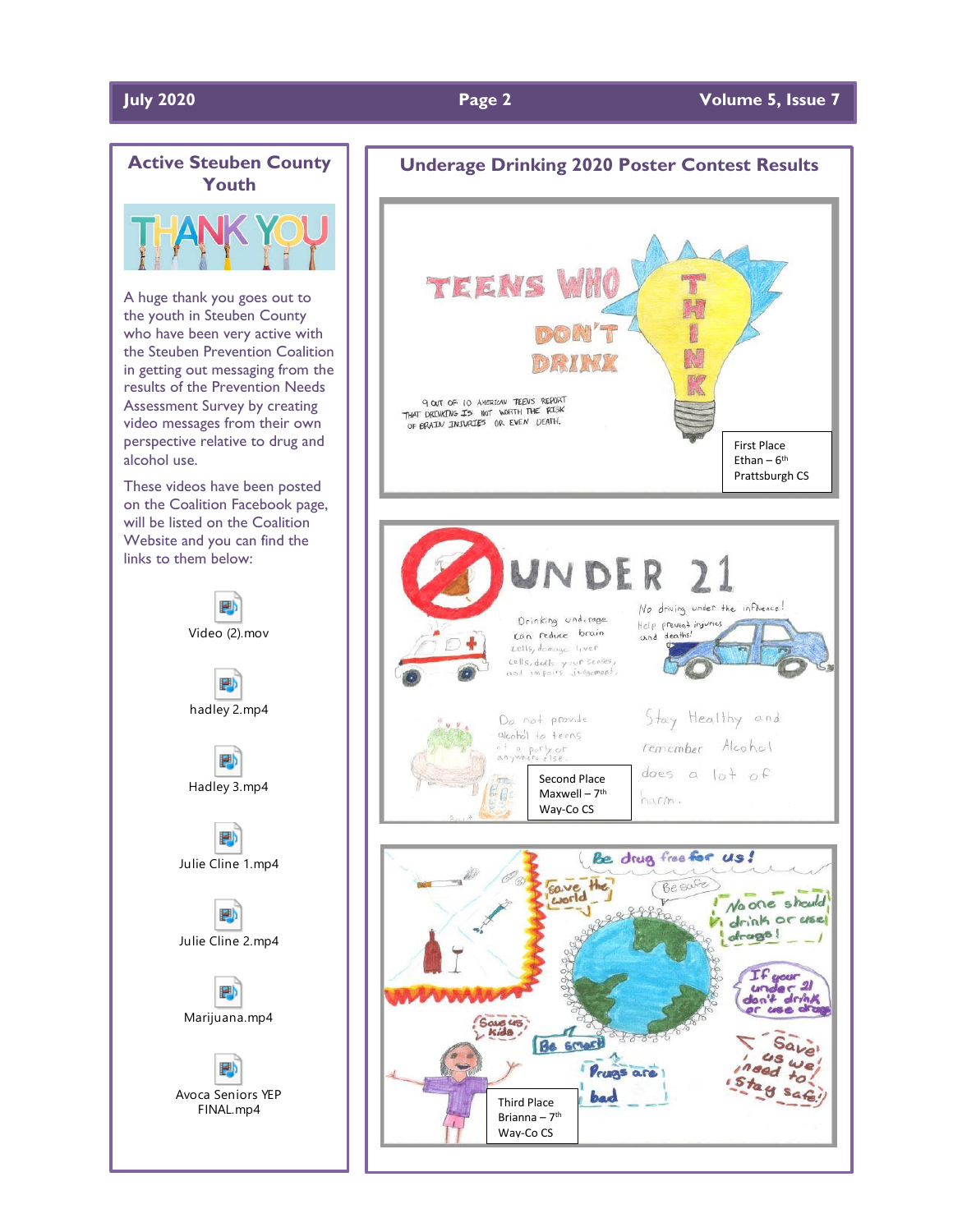#### **July 2020 Page 3 Volume 5, Issue 7**

#### **Steuben Prevention Coalition Opioid Committee Report**

*Connie Terry Program Assistant - Opioid Committee June Report*

Steuben County residents were invited by the SPC Opioid Committee to participate in a Community Perception Survey via Facebook from January to April 2020. 189 people responded to our survey. Some key take-aways from the survey are:

- $\div$  66% of respondents said it is somewhat to very easy to obtain prescription pain relievers such as Oxycontin, Percocet, Vicodin, Hydrocodone or Tylox, that were not prescribed to them.
- $\frac{1}{2}$  55% of respondents said it was somewhat to very easy to obtain heroin, an illegal opiate.
- $\div$  77% of the people who participated in the survey agreed that people risk harming themselves physically and/or in other ways when they use prescription pain relievers that are not prescribed to them.
- $\frac{1}{2}$  86% disapprove of using prescription pain relievers that are not prescribed to them.
- $\frac{1}{2}$  91% disapprove of someone using heroin.

Generally, people know they shouldn't use medications not prescribed to them. However, the most common way people get prescription drugs (not prescribed to them) is from friends or relatives. June is National Safety Month. How can you keep your friends and family safe? Lock up your prescription medications, dispose of unused medications in a local medication dropbox or by using a disposal packet and never share prescription drugs with others.